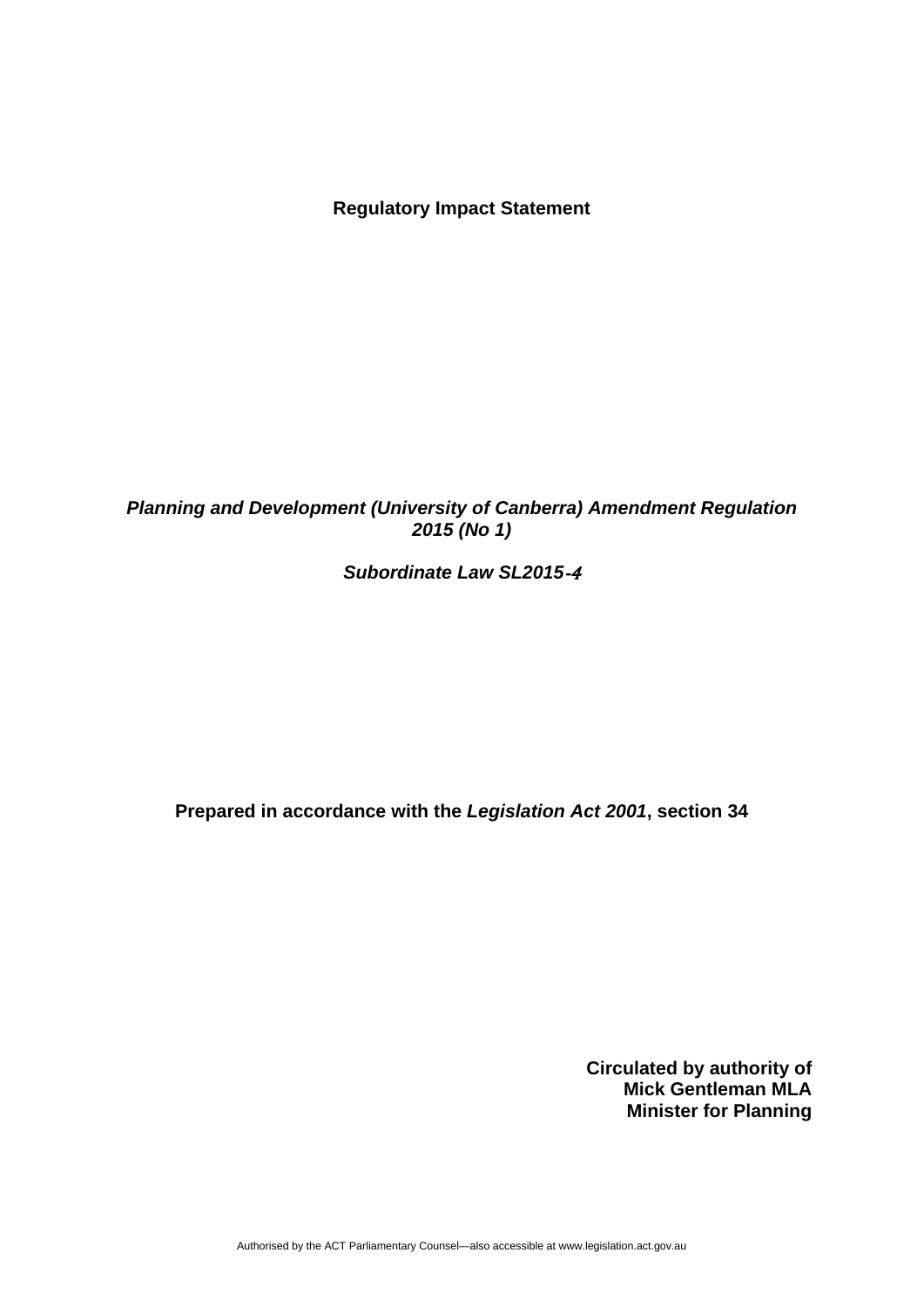This Regulatory Impact Statement relates to substantive elements of the *Planning and Development (University of Canberra) Amendment Regulation 2015 (No 1).* The proposed law amends the *Planning and Development Regulation 2008*.

#### **Terms used**

The following terms are used in this regulatory impact statement: *"Act"* means the *Planning and Development Act 2007*; "*DA*" means a development application under the Act; "*the proposed law*" means this amending regulation; *"the regulation"* means the *Planning and Development Regulation 2008; "ACAT*" means the ACT Civil and Administrative Tribunal *"Third‐party appeals or review"* – a reference to third‐party appeal or review is a reference to a third‐party who makes application to the ACT Administrative Appeals Tribunal (ACAT) for merit review of a decision to grant a development approval.

*"Assessment track"* – an assessment track matches the level of assessment of development applications to the impact and process of the proposed development. The tracks are code, merit and impact assessment and prohibited and exempt development. They are described in chapter 7 of the Act. The proposed law deals with development applications in the merit track.

#### **Executive Summary**

The ACT Government has been in discussion with the University of Canberra (UC) on proposals to develop the land held by the UC. The UC Council has developed a 'master plan' that sets out the long term goals for development into the future.

To bring the master plan to life the University will need to attract significant developer interest. However, developers may be hesitant to engage in this development without a degree of certainty about assessment processes and most importantly third‐party appeal rights.

Because of the proposed scale of the developments, similar to those that happen in town centres, it is justified that developers would seek some certainty before they commit time and significant resources to complete projects.

The removal of review rights by a third-party application to ACAT expedites the initial release of the Development Approval with it having effect on approval instead of at the end of the time period allowed for lodgement of applications for review (28 days), and removes a delay of a minimum of 120 days and potentially much longer periods from an application for complex or contentious matters, should an appeal be lodged.

The removal of third‐party review rights retains all other elements of the assessment process. The community will still be able to make representations on any DA for the site and such representations must be considered by the planning and land authority in arriving at its decision. Importantly the right to seek review under the *Administrative Decisions (Judicial Review) Act 1989* or under Common Law is retained.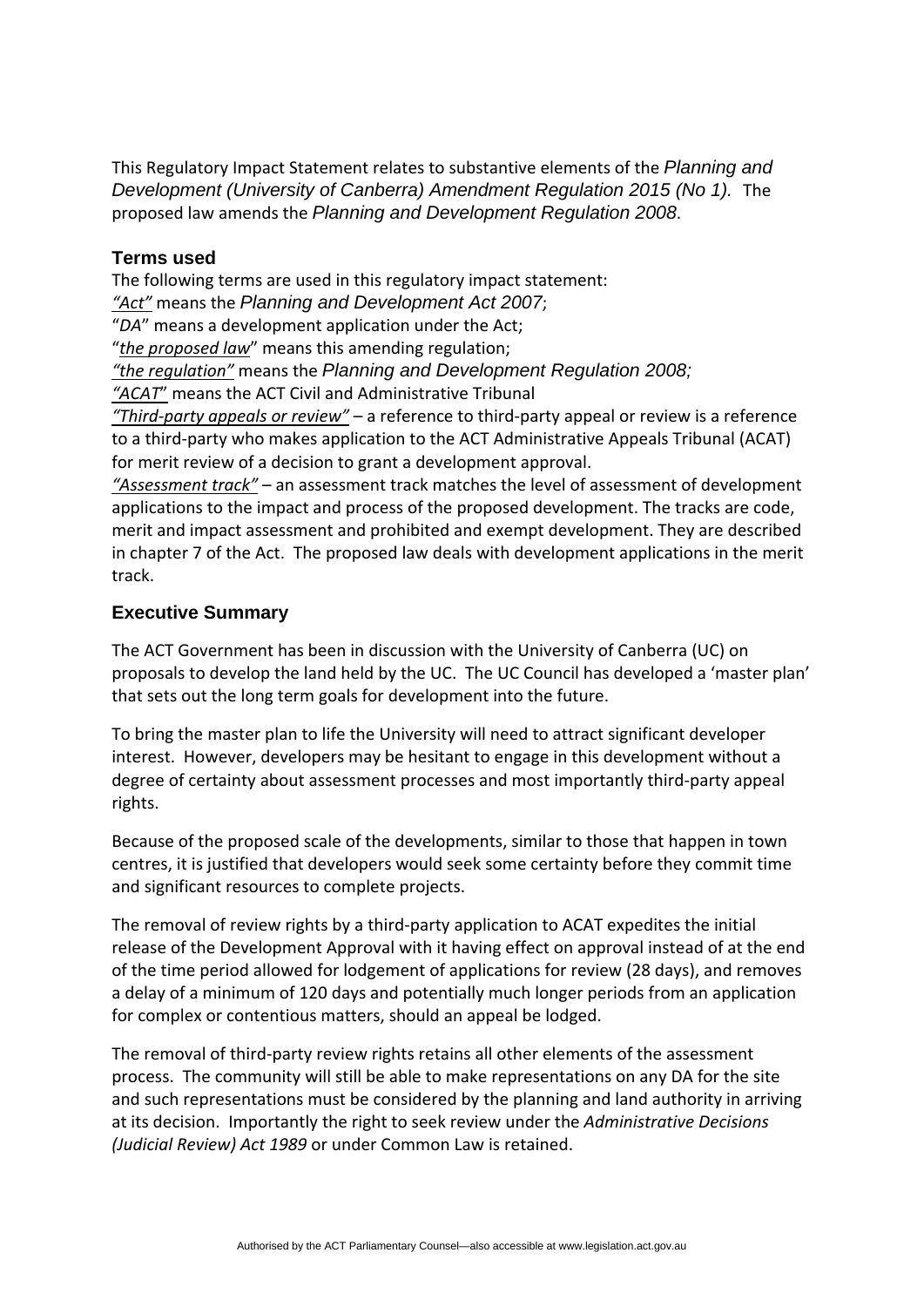The proposed law represents a minimal legislative approach to expedite the planning process by limiting potential delays and providing greater certainty. The removal of third‐ party review rights, by the proposed law, is site specific and has no application in other areas.

The Assembly has the opportunity to consider this legislative response to expediting the planning process. The proposed law will be tabled in the Assembly and members will be able to move to disallow or amend the regulation (*Legislation Act 2001 s68*).

### *Defining the issue*

The University of Canberra (UC) is seeking to progress development on land held under its Crown lease. The proposed development will allow the university to fully realise the potential of under‐utilised land. This will assist the university in endeavours to become economically viable and reduce its reliance on government funding.

To attract developers the planning system will need to ensure that minimal delays are experienced by proponents. This of course needs to be balanced against the need for the community, and especially adjacent lessees, to have information about the proposed developments and a means to make comment on those developments.

One of the ways to provide 'certainty' around the time expense in the planning process is to minimise, when appropriate, the opportunity for third‐party review of decisions: effectively streamlining the assessment process to the core elements as defined in the P&D Act and prescribed timeframes. This provides certainty to proponents while ensuring the community retains a right to comment on the proposal.

## **The authorising law**

The proposed law is made under section 407 and schedule 1, item 4, column 2, par (b).

#### **(a) Policy objectives of the proposed law and the reasons for them**

The policy objective is to expedite the planning process to facilitate the timely construction of developments anticipated by the UC master plan. The proposed solution will need to ensure:

- (i) the integrity of the planning and assessment process in respect of assessing and approving developments is maintained;
- *(ii) the proposed development is consistent with the Territory Plan and the Act;*
- (iii) the community has the opportunity to support, object to, or comment upon the development, with such input being assessed as part of the process;
- (iv) providing certainty to the proponent when a development consent is given.

While the policy objective is to expedite the planning process it is important that proposed developments are subject to full and proper assessment against the provisions of the Territory Plan, and that community comment is considered in making a decision on any development application lodged.

The proposed law will achieve this.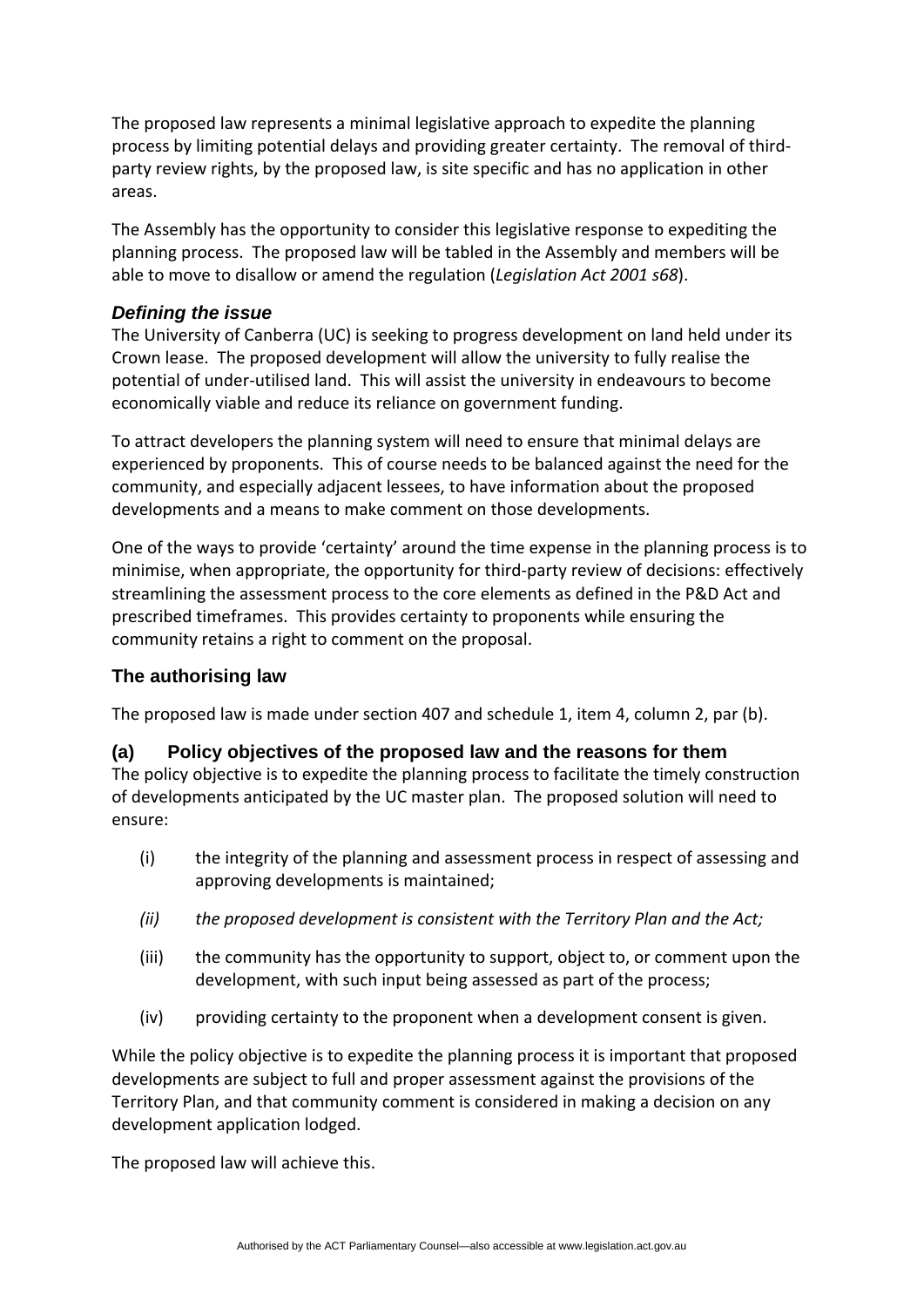# **(b) Achieving the policy objectives**

The proposed law leaves in place the assessment of any future DA against the Territory Plan and applicable laws within the existing planning assessment framework. It imposes no statutory intervention into the Act and ensures assessment will occur consistent with the Act's objectives. The exemption of certain types of development from third‐party review is integral to the operation of the Act and significant exemptions are currently in place.

The standard assessment process will be followed taking into account the Territory Plan, the Act and all relevant laws. Standard inter-agency circulation and comment will apply. A DA will be publicly notified and the community will be able to make representations in respect of the DA. The planning and land authority is required to consider such representations when assessing and determining the DA.

The proposed law removes the risk of significant time delay due to third-party appeals. At a minimum the proposed law removes a 28 day wait for the development approval to become effective, enabling construction to begin immediately that development conditions are satisfied

The right to third‐party review is removed in the merit track by the proposed law. The legislative approach embodied in the proposed law achieves the key policy objectives.

## **(c) Consultation**

There has been no specific government public consultation on the proposed law. Because the UC site is contained by major roads, urban open space and a school it is not considered necessary to conduct external consultation. This is further supported by the fact that the UC site is long established, since 1967, and the adjoining community would have an established expectation that 'development' would happen on the site at some point.

The UC has stated to government that it has an internal committee that manages the forecast and delivery of development on the land and these plans must be vetted by internal approval processes before progressing to the legislated assessment processes.

#### **(d) Consistency of the proposed law with the authorising law**

The authorising law, schedule 1, item 4 column 2, par (b) of the Act, entitles the regulation to prescribe merit track decisions that are exempt from third‐party ACAT review.

Section 350 of the regulation specifies that a development application in the merit track in relation to a matter mentioned in schedule 3 part 3.2 of the regulation is exempt from third‐ party review.

The proposed law is within the parameters of the authorising law. There have already been significant classes of development approvals that have been exempted from third‐party review. The Legislative Assembly has considered such exemptions a number of times previously. The proposed law is also consistent with the Government objectives behind making the Act and the objects stated in section 6 of the Act.

It is relevant to note that the proposed law does not create an entirely new class of exemptions, but a specific exemption for a specific site.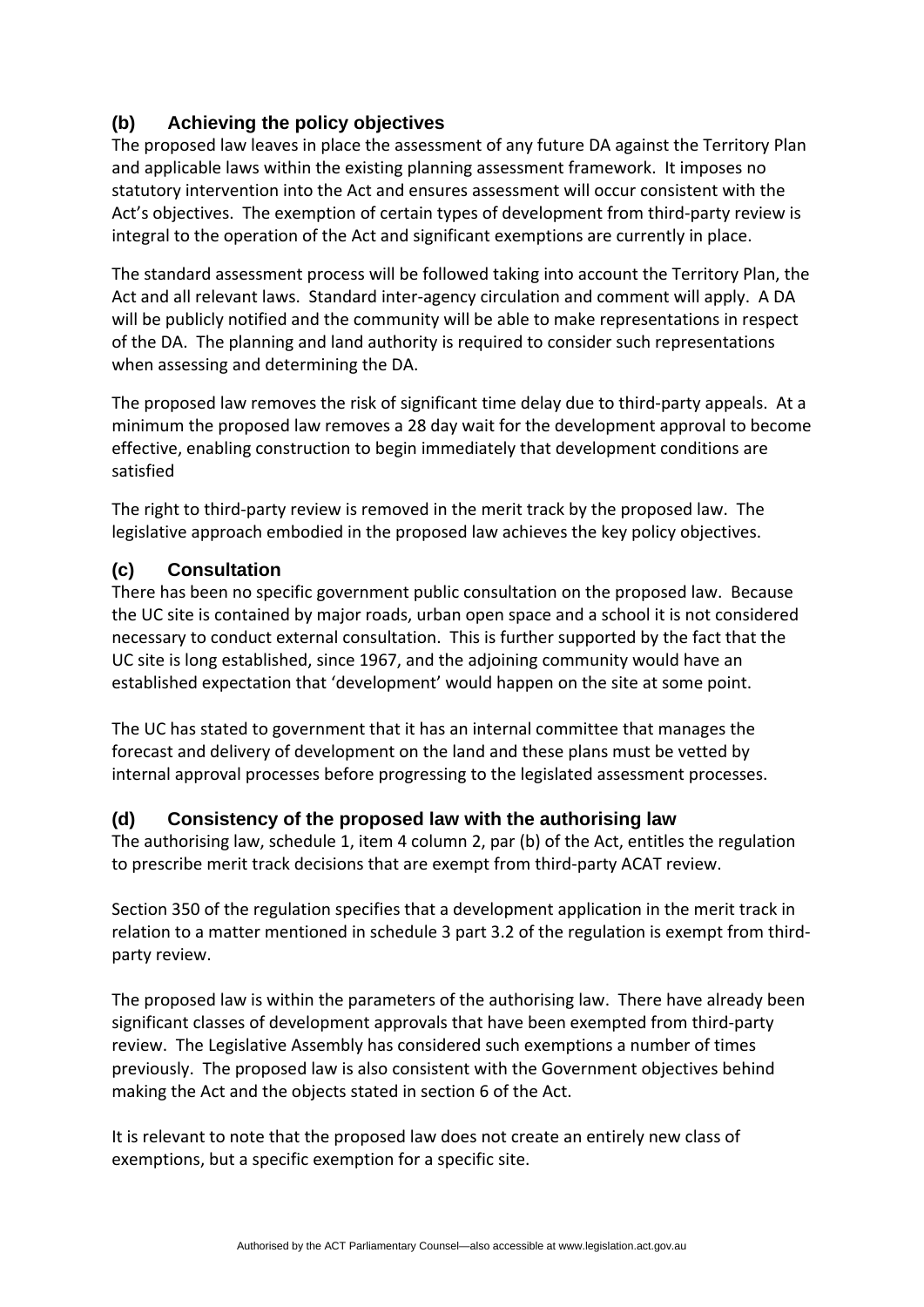## **(e) The proposed law is not inconsistent with the policy objectives of another Territory law**

The proposed law is not inconsistent with the policy objectives of another territory law. The discussion below in paragraph (j) is relevant in respect of consideration of issues under the *Human Rights Act 2004.*

## **(f) Mutual recognition issues**

There are no mutual recognition issues as the Act operates as a stand‐alone piece of planning legislation with each State and Territory managing planning under its own legislation. There are no opportunities for mutual recognition as there are for example for building licenses

### **(g) Reasonable alternatives to the proposed law**

The assessment of development applications is a legislated process. While efficiencies can be considered in administrative practices these would not have the effect of achieving certainty and reducing the possibility of time delays in commencing the approved development.

A range of legislative options were considered which included modifying the assessment requirements and removing all review rights as far as permissible by law, and exempting a development proposal from the need to seek development approval (section 133 (1) (c) of the Act).

These options were decided against as they failed to satisfy the policy objectives of the proposal. In particular specific overriding legislation may have unknown or unintended consequences and exemption would remove the proposal from the ambit of the Act in its entirety meaning no development approval would be required (though it would still have to comply with other law).

#### **Brief assessment of benefits and costs of the proposed law**

The proposed law is limited to development on a nominated site. While the location of the site and zoning of adjacent land means the potential for third-party appeals is minimal the impact on a proponent is significant as the proposed developments are high cost developments The amending regulation creates a balance between the likely hood of third‐ party appeals and the impact on a proponent.

It is important to note that while the possibility of a third‐party appeal is minimal the amending regulation, by removing the right to review to ACAT, means that the only options available to a third‐party would be to the Courts or under the *Administrative Decisions (Judicial Review) Act 1977* (the ADJR). ADJR review is about the administrative process of reaching a decision and cannot replace a decision (it can require that the process is undertaken again). The ADJR Act has clear and simple procedures and costs incurred can be awarded.

For a proponent the proposed law has the benefit of removing potentially significant time delays and creating certainty at the time of the development approval, while removing any potential costs in running third‐party appeals and potential cost escalations, for example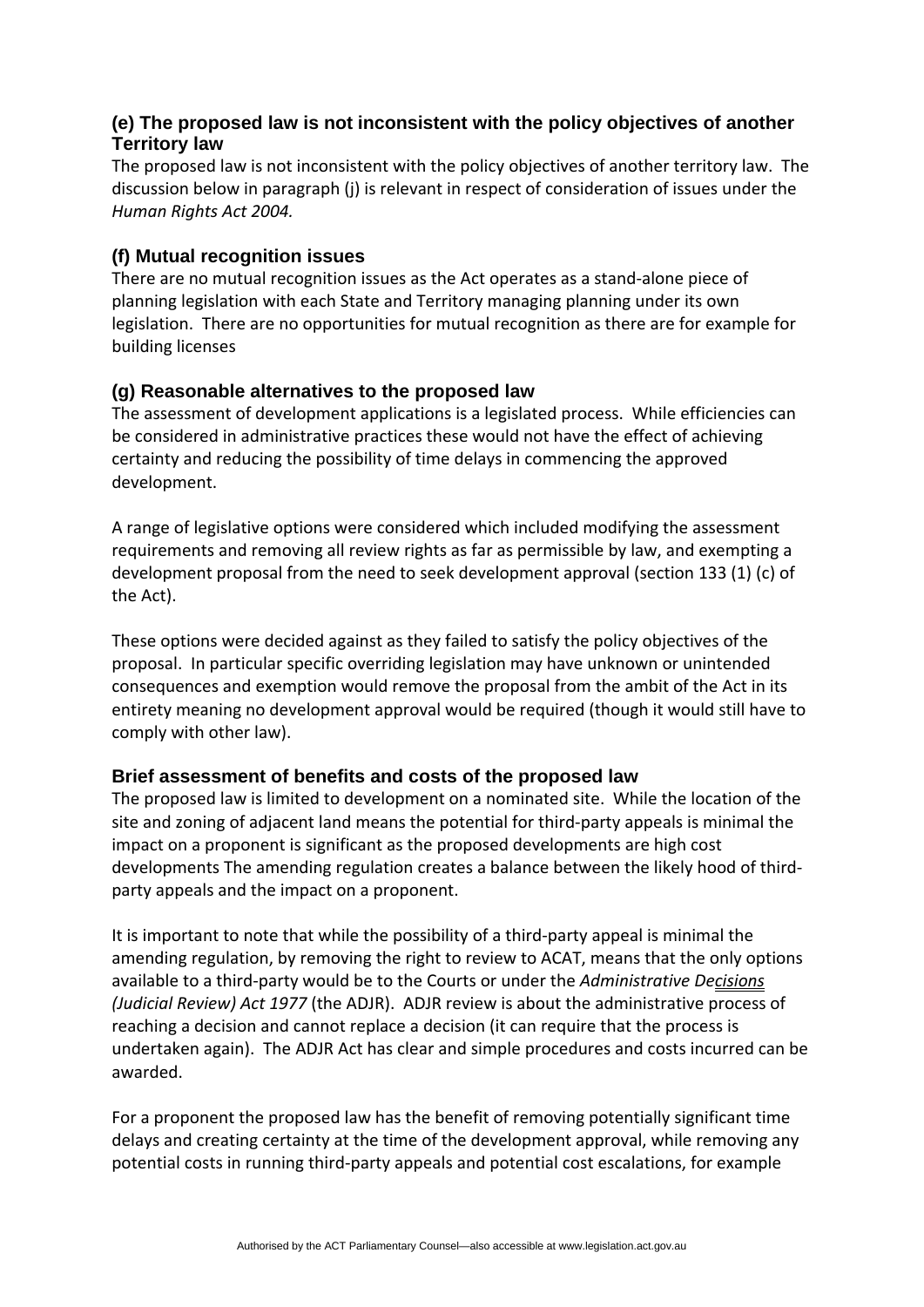holding costs on finance, should developments be delayed by a third-party appeal. It is not possible to estimate these potential costs at this stage, however the key benefit is the expedition of the construction activity.

The broader community benefits from the proposed law by the stimulus of economic activity: both within the building and construction industry, on the university campus as well as employment opportunities in support industries. Further, proposed developments will provide facilities that will be open to the public as well as providing student accommodation and other types of residential living styles.

## **(j) Brief assessment of the consistency of the proposed law with Scrutiny of Bills Committee principles**

The Committee's terms of reference require it to consider whether (among other things):

- (a) any instrument of a legislative nature made under an Act which is subject to disallowance and/or disapproval by the Assembly (including a regulation, rule or by‐law):
	- i. is in accord with the general objects of the Act under which it is made;
	- ii. unduly trespasses on rights previously established by law;
	- iii. makes rights, liberties and/or obligations unduly dependent upon non reviewable decisions; or
	- iv. contains matter which in the opinion of the Committee should properly be dealt with in an Act of the Legislative Assembly;

The matters that need to be addressed by this Regulatory Impact Statement in terms of consistency with the Committee's principles are that as the proposed law takes away an existing right of review, does it unduly trespass on rights previously established by law (terms of reference (a) ii) and make rights, liberties and/or obligations unduly dependent upon non-reviewable decisions (terms of reference (a) iii). There is also the issue of whether the proposed law contains matter which should properly be dealt with in an Act of the Legislative Assembly (terms of reference (a) (iv).

The proposed law can be considered to trespass on rights previously established by law as it removes an existing right to review. The issue is whether it does so unduly. In addition, by removing existing review rights, the proposed law makes certain rights, etc dependent on decisions that are non‐reviewable. Again, the issue is whether it does so unduly.

The Planning and Development Act modified third‐party appeal rights, so that in general terms, only DAs having significant off site impacts, particularly in residential areas, would be open to third‐party appeals. Third‐party appeal rights have been significantly modified during the first 6 years of the Acts operation to align the Act with its core policy objectives of increasing certainty and clarity around development processes and making the planning system "faster, simpler and more effective" (see Attachment A – Background to the policy object of the ACT Planning and Development Act 2007).

The proposed law is specific, not general in its application, and only applies to the identified site. Significant community input and consultation occurred during the creation of the new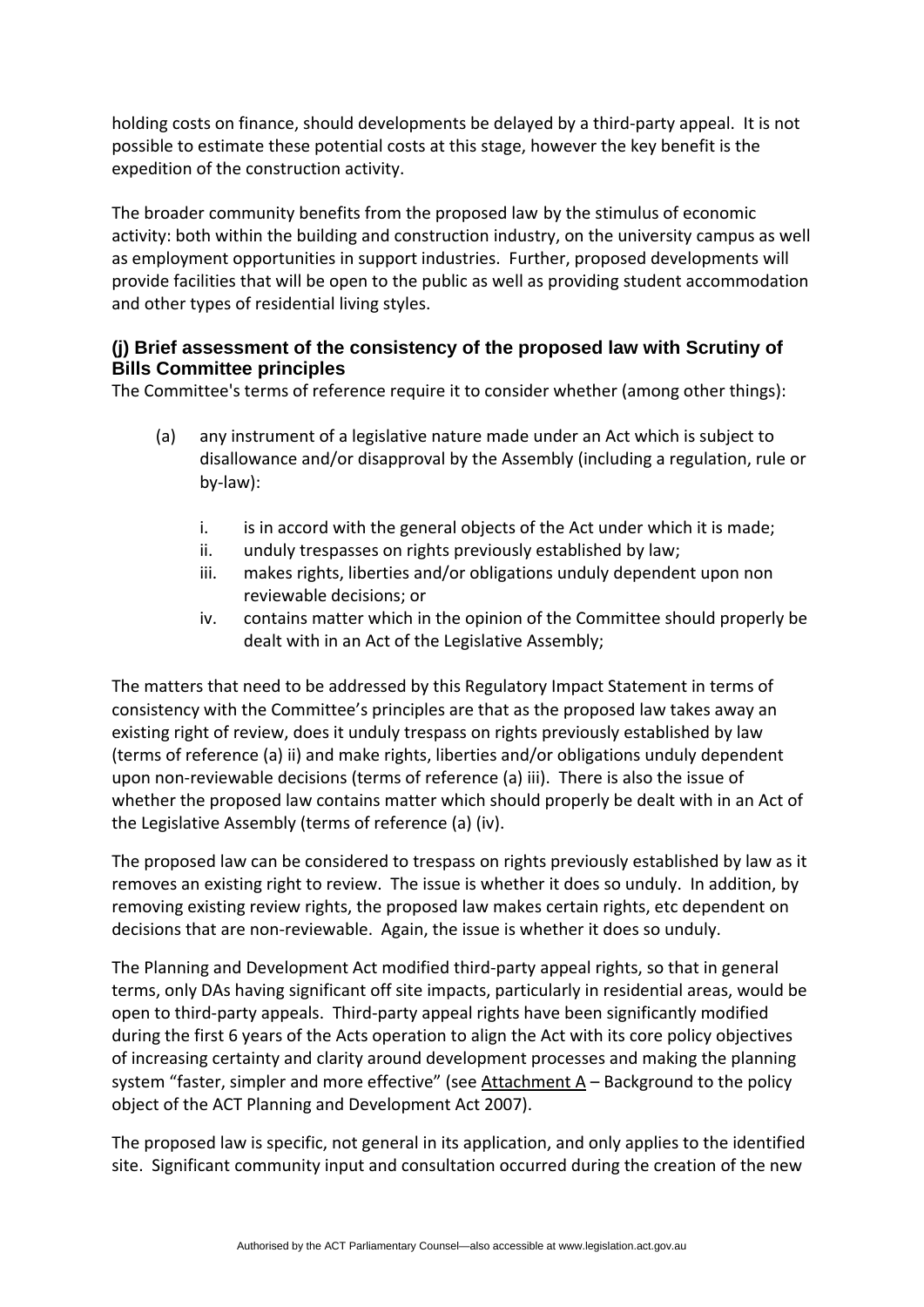planning system including its zoning and development provisions and the proposed development is consistent with the provisions and requirements of the Territory Plan.

The *Human Rights Act 2004*, in section 21 (right to a fair trial [including a hearing]), recognises certain rights that arguably may be affected by the proposed law.

However, in relation to section 21, it would appear that case law indicates that human rights legislation does not guarantee a right of appeal for civil matters. Opportunities for input into planning and development applications and the existence of a right to judicial review have been held in many cases to satisfy the requirement of the right to a fair trial.

In two ACAT<sup>1</sup> cases (*Thomson v ACT Planning and Land Authority* [2009] ACAT p38 and *Tran v ACT Planning and Land Authority & Ors* [2009] ACAT p46) ACAT agreed that some limitation on third‐party appeal rights is warranted when it delivers certainty and predictability for proponents. Specifically the Commissioner (in Thomson) commented that "...providing certainty and predictability for applicants for development approval, and the need to ensure a timely approval process are sufficiently important objectives to justify some constraints on third-party review rights.<sup>2</sup>". In a further ACAT case (Tran<sup>3</sup>) the Tribunal agreed with the approach in *Thomson*. Further in (Tran) the Tribunal noted: "Certainly it is not unusual in Australian planning law for the rights of third‐party objectors to be limited or removed by legislation or other instruments.[\[53\]](http://www.acat.act.gov.au/decisions.php?action=decision&id=63#_ftn53) See generally G McLeod (ed) *Planning Law in Australia* and for examples, note the restrictions in New South Wales at [1.180], Queensland at [1.2059] and Victoria at [2.740]".

To the extent that the proposed law limits any rights afforded by the *Human Rights Act 2004*, these limitations must meet the proportionality test of section 28 of that legislation.

In this case, the proposed law serves to balance the need to promote economic activity and enabling the UC to become less dependent on external funding against an existing right to third‐party review. The need for economic stimulus in the building and construction sectors was recognised in March 2014 when Government announced a stimulus package for the sector. The package runs for two years with the anticipation that longer term reforms will maintain and support growth in the sector and across the ACT.

The developments proposed in the UC Master Plan come at a time when it has recently been reported that the ACT is falling behind the States in building and construction activity. The UC site is large allowing a greater scale of development that is in character with surrounding areas, especially the Belconnen town centre and the adjacent technology park, a greater scale of development can be undertaken than may be available to other lessees.

Persons that may be affected by the proposed law continue to have the ability to make submissions on the DA, which the planning and land authority must consider in reaching any decision. The proposed law does not affect rights persons may have under the Administrative Decisions (Judicial Review) Act *or* at common law.

<sup>1</sup> ACAT cases can be accessed at http://www.acat.act.gov.au/decisions.php

<sup>2</sup> Extract of Commissioner's comments. *Thomson v ACT Planning and Land Authority* [2009] ACAT 38 at para 99

<sup>3</sup> *Tran v ACT Planning and Land Authority & Ors* [2009] ACAT 46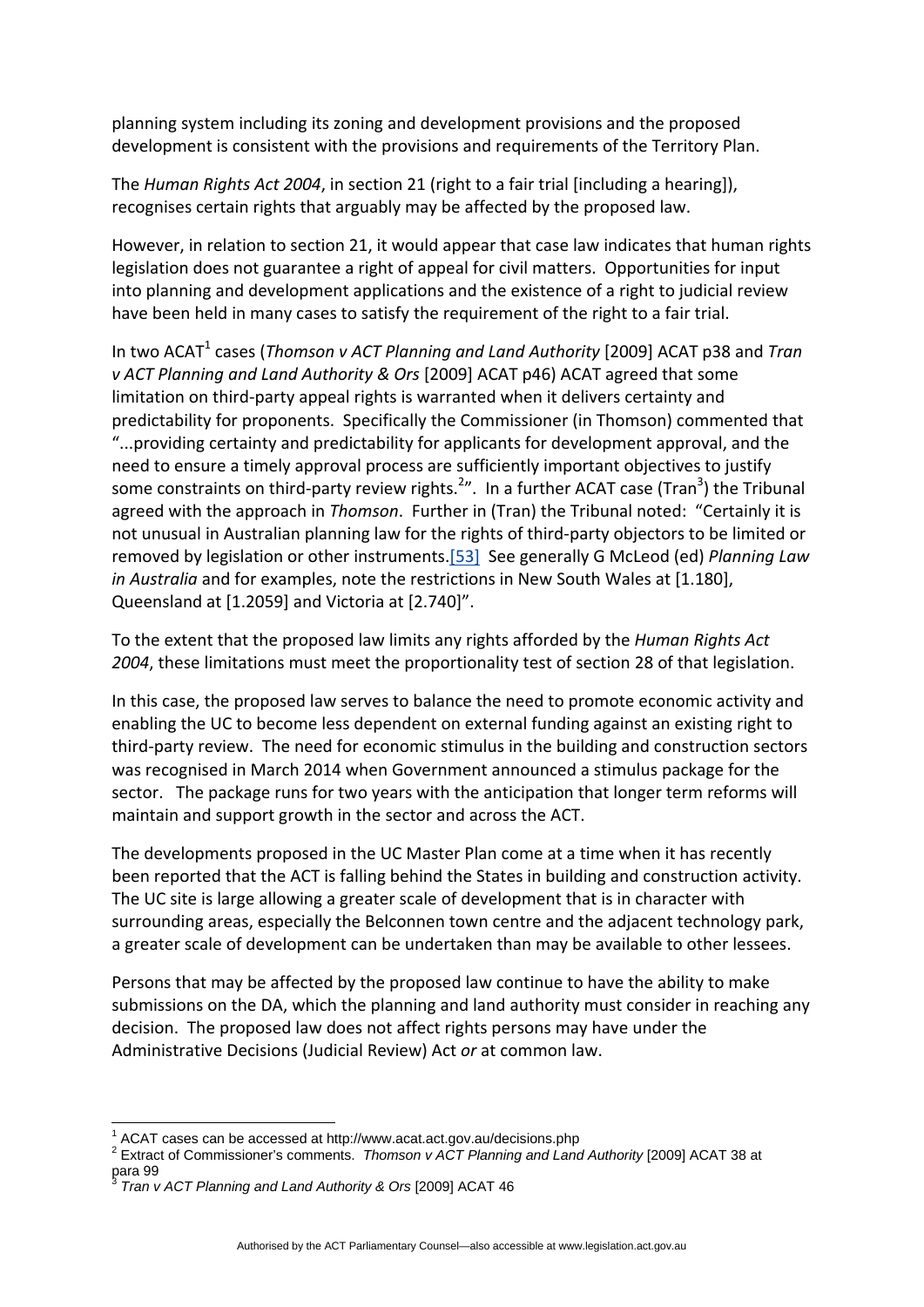In all these circumstances, it is submitted that the proposed law does not trespass unduly on previous rights established by the law nor does it make certain rights unduly dependent on non reviewable decisions.

There remains the question of whether the proposed law contains matters that should properly be dealt with in an Act of the Legislative Assembly (as opposed to a regulation).

As indicated above, schedule 1 of the Planning and Development Act, item 4, column 2, par (b) expressly allows the Executive to make regulations to exempt specified matters in the merit track from being subject to third-party review. This means the proposed law is within an express power granted by the Legislative Assembly and clearly in line with its intended purpose of focussing merit review on matters of greater impact (both onsite and offsite). The Legislative Assembly has also had the opportunity to consider several regulations made under this provision on previous occasions.

In summary the proposed law does not unduly trespass on existing rights, or, make rights unduly dependent upon non reviewable decisions and is an appropriate matter for regulation.

#### **(k) Transitional arrangements**

The proposed regulation does not have retrospective effect and applies to a single nominated site. No transitional arrangements are necessary.

#### **Conclusion**

This regulatory impact statement complies with the requirements for a subordinate law as set out in Part 5.2 of the Legislation Act. An Explanatory Statement for the proposed law has been prepared for tabling.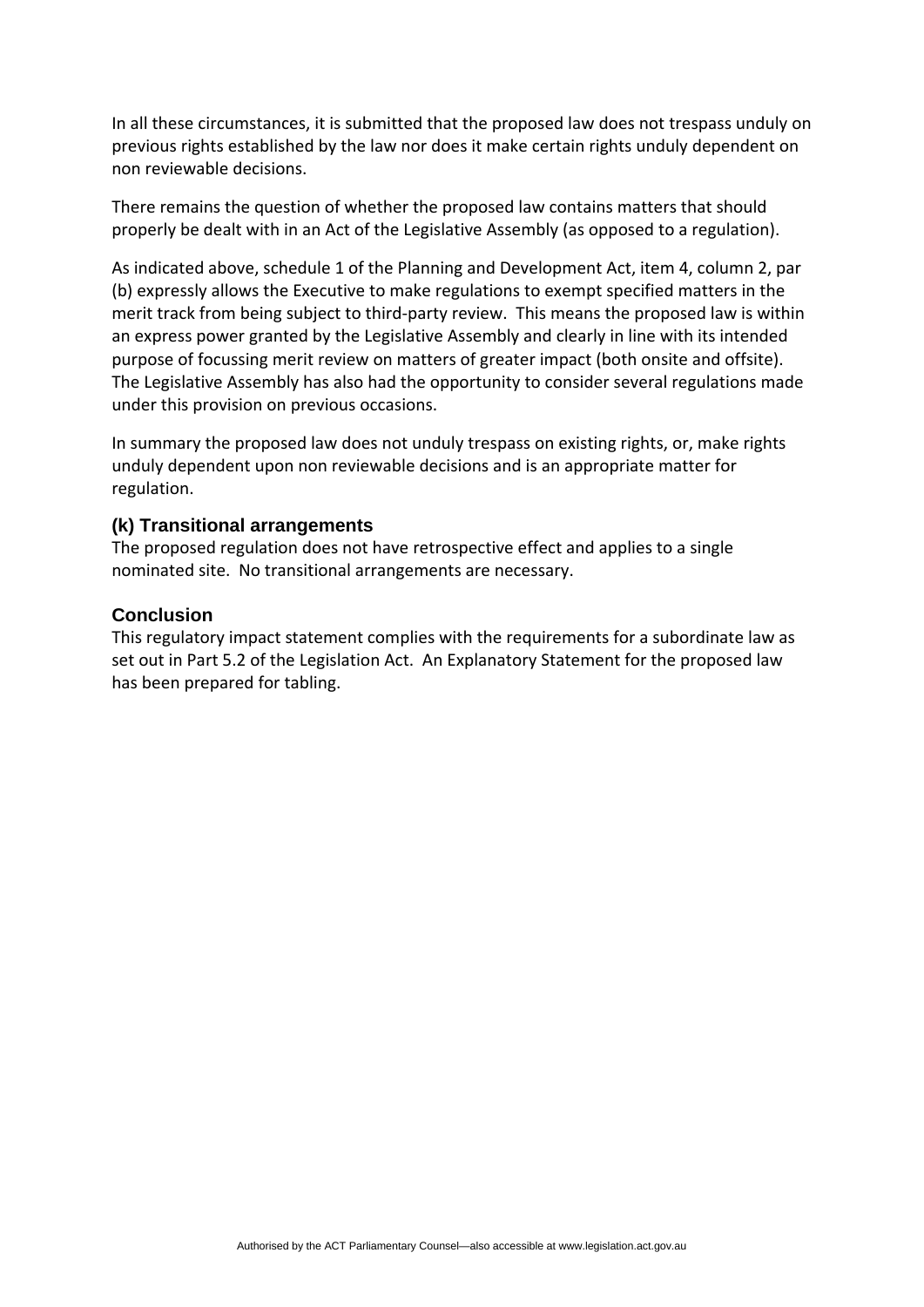## *Attachment A ‐ Background to the policy object of the ACT Planning and Development Act 2007*

As the proposed law enacts the policy objectives of the Act, a brief summary of the pertinent policy objectives behind the Act is provided.

#### *Policy objectives behind the Act*

One of the key policy objectives of the Government in the development of the Act was to make the planning system simpler, faster and more effective. Pages 2-3 of the Revised Explanatory Statement for the Act states that:

"The Bill is intended to make the Australian Capital Territory's (ACT's) planning system simpler, faster and more effective. The Bill will replace the existing *Land (Planning and Environment) Act 1991* (the Land Act) and the *Planning and Land Act 2002*.

The objective of the Bill is to provide a planning and land system that contributes to the orderly and sustainable development of the ACT in a way that is consistent with the social, environmental and economic aspirations of the people of the ACT, and which is in accordance with sound financial principles.

The most significant change under the Bill is simplified development assessment through a track system that matches the level of assessment and process to the impact of the proposed development. As well as being simpler, more consistent, and easier to use, this system is a move towards national leading practice in development assessment …

The Government wishes to reform the planning system to save homeowners and industry time and money and give them greater certainty about what they need to do if they require development approval. …

The new system will have less red tape and more appropriate levels of assessment, notification and appeal rights. This will make it easier to understand what does and does not need approval, what is required for a development application and how it will be assessed. …"

One of the methods for achieving a simpler, faster, more effective planning system was for the law to provide improved procedures for notification of development applications and third‐party appeal processes.

This approach was noted on page 3 of the Revised Explanatory Statement for the Act:

"The proposed reforms are:

- more developments that do not need development approval
- *improved procedures for notification of applications and third‐party appeal processes that reduce uncertainty* [emphasis added]
- clearer assessment methods for different types of development
- simplified land uses as set out in the territory plan
- consolidated codes that regulate development